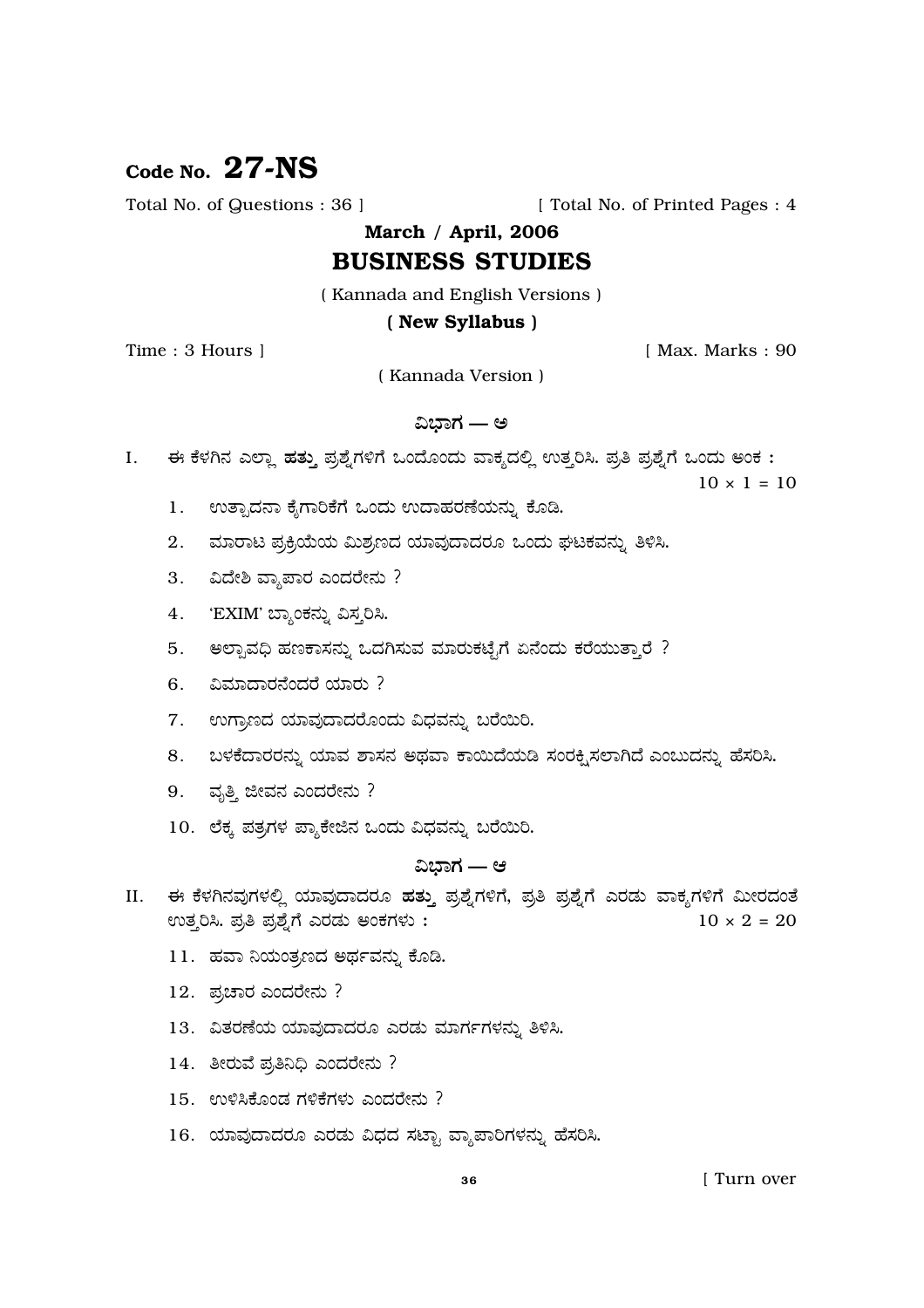- $\overline{2}$
- 17. ಟೆಲಿಬ್ಯಾಂಕಿಂಗ್ ಎಂದರೇನು ?
- $18.$  ಸರಕು ಸಾಗಣೆ ಹಡಗುಗಳು ಎಂದರೇನು?
- 19. ವೃವಹಾರದ ನೈತಿಕತೆಯ ಅರ್ಥವನ್ನು ಕೊಡಿ.
- 20. ಗ್ರಾಹಕರ ಸಂಘಟನೆಗಳ ಯಾವುದಾದರೂ ಎರಡು ವಿಧಗಳನ್ನು ತಿಳಿಸಿ.
- 21. ವಾಣಿಜ್ಯ ವಿದ್ಯಾರ್ಥಿಗಳಿಗೆ ಇರುವ ಯಾವುದಾದರೂ ಎರಡು ಶ್ನೆಕ್ಟಣಿಕ ವೃತ್ತಿ ಜೀವನದ ಅವಕಾಶಗಳನ್ನು ಹೆಸರಿಸಿ.
- 22. ಇ-ವಾಣಿಜ್ಯದ ಯಾವುದಾದರೂ ಎರಡು ಉಪಯೋಗಗಳನ್ನು ತಿಳಿಸಿ.

#### ವಿಭಾಗ — ಇ

- III. ಈ ಕೆಳಗಿನವುಗಳಲ್ಲಿ ಯಾವುದಾದರೂ ಆರು ಪ್ರಶ್ನೆಗಳಿಗೆ, ಪ್ರತಿ ಪ್ರಶ್ನೆಗೆ ಹದಿನ್ಯೆದು ಸಾಲುಗಳಿಗೆ ಮೀರದಂತೆ ಉತ್ತರಿಸಿ. ಪ್ರತಿ ಪ್ರಶ್ನೆಗೆ ಐದು ಅಂಕಗಳು:  $6 \times 5 = 30$ 
	- 23. ಯಂತ್ರ ಸ್ಥಾವರ ವಿನ್ಯಾಸದ ಯಾವುದಾದರೂ ಐದು ತತ್ವಗಳನ್ನು ಸಂಕ್ಷಿಪ್ತವಾಗಿ ವಿವರಿಸಿ.
	- 24. ಜಾಹೀರಾತು ಮತ್ತು ವಿಕ್ರಯ ಕಲೆ ನಡುವಿನ ವ್ಯತ್ಯಾಸಗಳನ್ನು ತಿಳಿಸಿ.
	- 25. ವಿದೇಶಿ ವ್ಯಾಪಾರದ ಅನುಕೂಲತೆಗಳನ್ನು ವಿವರಿಸಿ.
	- 26. ಬ್ಯಾಂಕ್ ಖಾತೆಯನ್ನು ತೆರೆಯುವ ವಿಧಾನವನ್ನು ವಿವರಿಸಿ.
	- 27. ರೈಲು ಸಾರಿಗೆಯ ಯಾವುದಾದರೂ ಐದು ಅನಾನುಕೂಲತೆಗಳನ್ನು ತಿಳಿಸಿ.
	- 28. ವ್ಯವಹಾರದ ಸಾಮಾಜಿಕ ಹೊಣೆಗಾರಿಕೆಯ ಪರವಾಗಿರುವ ಯಾವುದಾದರೂ ಐದು ವಾದಗಳನ್ನು ಬರೆಯಿರಿ.
	- 29. ಬಳಕೆದಾರರ ಹಕ್ಕುಗಳನ್ನು ಸಂಕ್ಷಿಪ್ತವಾಗಿ ವಿವರಿಸಿ.
	- 30. ಮಾರಾಟ ಪ್ರಕ್ರಿಯೆಯಲ್ಲಿರುವ ವಿವಿಧ ವೃತ್ತಿ ಜೀವನಾವಕಾಶಗಳನ್ನು ತಿಳಿಸಿ.
	- 31. ಮಾಹಿತಿ ತಂತ್ರಜ್ಞಾನ ಕ್ಷೇತ್ರದಲ್ಲಿ ಲೆಕ್ಕಿಗನ ಪಾತ್ರವನ್ನು ಸಂಕ್ಷಿಪ್ತವಾಗಿ ವಿವರಿಸಿ.

#### ವಿಭಾಗ — ಈ

- IV. ಈ ಕೆಳಗಿನವುಗಳಲ್ಲಿ ಯಾವುದಾದರೂ ಮೂರು ಪ್ರಶ್ನೆಗಳಿಗೆ, ಪ್ರತಿ ಪ್ರಶ್ನೆಗೆ ಮೂವತ್ತು ಸಾಲುಗಳಿಗೆ  $3 \times 10 = 30$ ಮೀರದಂತೆ ಉತ್ತರಿಸಿ. ಪ್ರತಿ ಪ್ರಶ್ನೆಗೆ ಹತ್ತು ಅಂಕಗಳು:
	- 32. ವಿಕ್ರಯ ಚತುರರಿಗೆ ಸಂಭಾವನೆ ನೀಡುವ ವಿವಿಧ ಪದ್ಧತಿಗಳನ್ನು ವಿವರಿಸಿ.
	- 33. ರಫ್ತು ವ್ಯಾಪಾರದಲ್ಲಿನ ವಿವಿಧ ವಿಧಾನಗಳನ್ನು ಸಂಕ್ಷಿಪ್ತವಾಗಿ ವಿವರಿಸಿ.
	- 34. ವ್ಯವಹಾರದ ಹಣಕಾಸಿನ ವಿವಿಧ ಮೂಲಗಳನ್ನು ವಿವರಿಸಿ.
	- 35. ಷೇರು ವಿನಿಮಯ ಕೇಂದ್ರದ ಕಾರ್ಯಗಳನ್ನು ವಿವರಿಸಿ.
	- 36. ಕಡಲ ವಿಮೆ ಎಂದರೇನು ? ವಿವಿಧ ರೀತಿಯ ಕಡಲ ವಿಮಾ ಪಾಲಿಸಿಗಳನ್ನು ವಿವರಿಸಿ.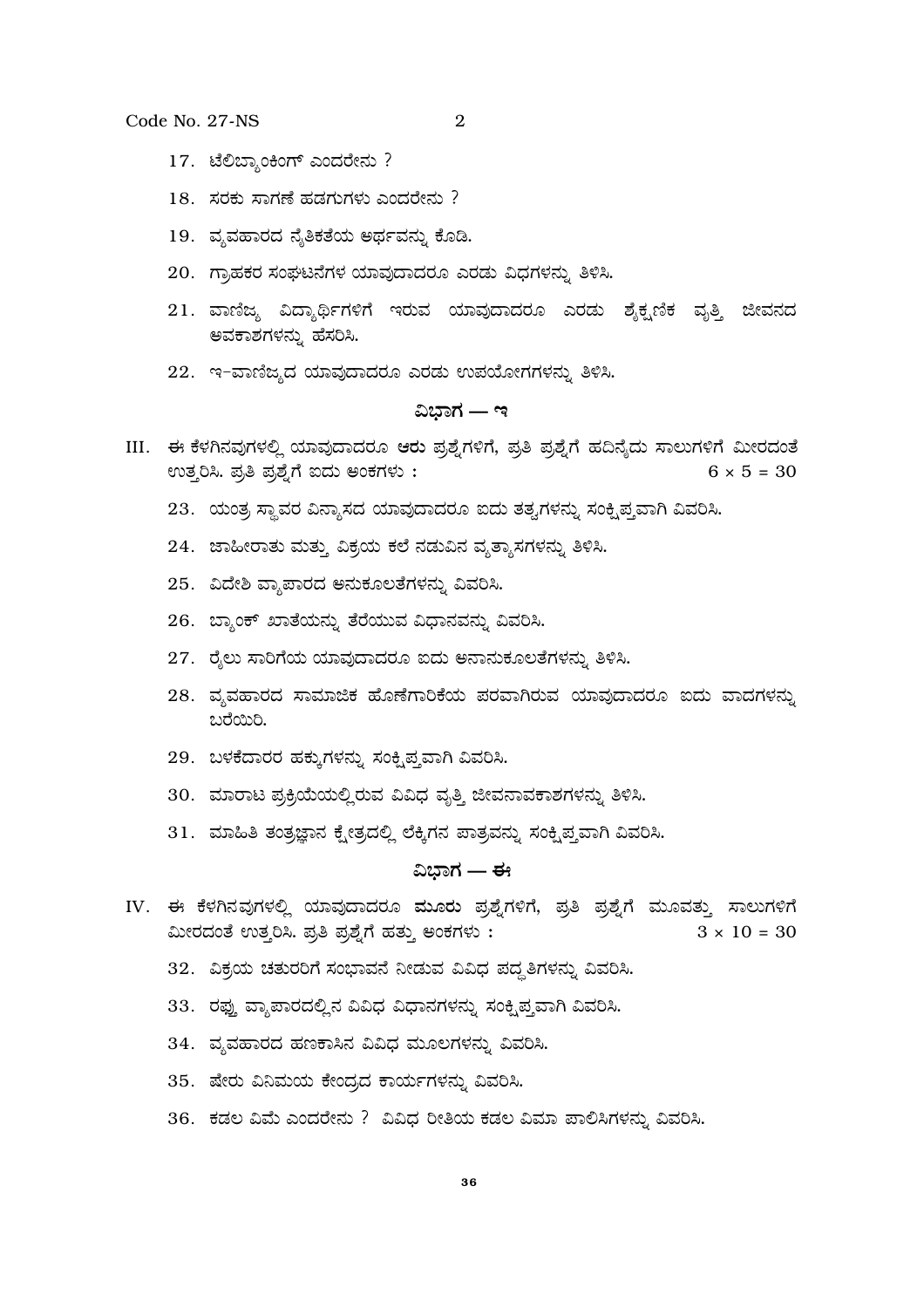#### ( English Version )

#### SECTION – A

- I. Answer all *ten* questions in a sentence each. Each question carries *one* mark.  $10 \times 1 = 10$ 
	- 1. Give an example for manufacturing industry.
	- 2. State any one element of marketing mix.
	- 3. What is Foreign Trade ?
	- 4. Expand 'EXIM' Bank.
	- 5. What is the name of the market providing short-term finance ?
	- 6. Who is an insured ?
	- 7. Write any one type of warehouse.
	- 8. Name the Legislation or Act under which consumers are protected.
	- 9. What is career ?
	- 10. Write any one type of Accounting package.

#### SECTION – B

- II. Answer any *ten* of the following questions in not more than *two* sentences each. Each question carries *two* marks. 10 × 2 = 20
	- 11. Give the meaning of Air-conditioning.
	- 12. What is publicity ?
	- 13. Mention any two channels of distribution.
	- 14. Who is a clearing agent ?
	- 15. What are Retained earnings ?
	- 16. Name any two types of Speculators.
	- 17. What is telebanking ?
	- 18. What are tramps ?
	- 19. Give the meaning of business ethics.
	- 20. Mention any two types of consumer organisations.
	- 21. Name any two educational career opportunities for commerce students.
	- 22. State any two uses of E-commerce.